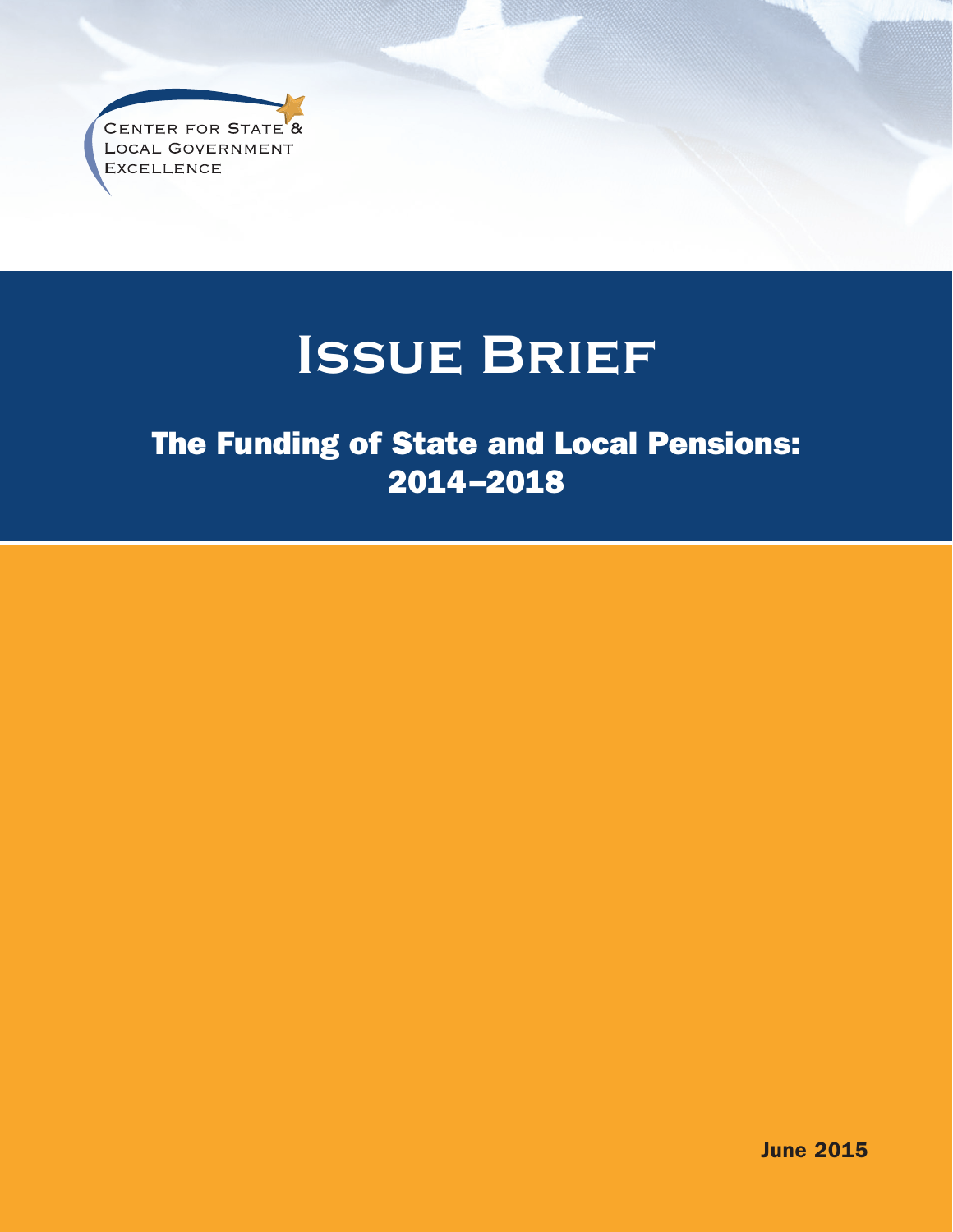

Solution plans have improved their funded status in 2014 with the ratio of assets to liabilities for the 150 plans in publicplansdata.org increasing from 72 percent in 2013 to 74 percent in 2014. If the stock market contin ratio of assets to liabilities for the 150 plans in publicplansdata.org increasing from 72 percent in 2013 to 74 percent in 2014. If the stock market continues to perform well, most plans will be over 80 percent funded in 2018, authors Alicia H. Munnell and Jean-Pierre Aubry estimate.

There are two reasons for the 2014 improvements, according to their analysis:

- Positive stock market performance for the last five years, allowing the year of negative equity returns in 2009 to be replaced in plans that smooth their market gains and losses over five years; and
- Higher payments of the required annual contribution by state and local governments increasing to 88 percent in 2014 compared to 82 percent in 2013

While plan sponsors continue to use traditional actuarial calculations to determine their annual funding requirements, all plans also are reporting the market valuation of assets as required by the Governmental Accounting Standards Board Statement 67. Because 2014 had strong stock market performance, plans show higher asset values with year-end market valuations than with the traditionally smoothed actuarial valuations.

Seven plans in the 150 plan sample adopted the GASB 67 blended rate in 2014. As none of the seven plans had been 100 percent funded, the new accounting calculations resulted in an overall ratio of assets to liabilities that is lower than would have been reported under GASB 25 accounting standards.

For state and local governments and their employees, the most important measure of progress is the trend in plan funding according to actuarial valuations. For a short summary of the differences in pension calculations used for accounting purposes, bond ratings, and budgets, see [Understanding New Public Pension Funding Guidelines and](http://slge.org/wp-content/uploads/2013/11/Understanding_New_Public_Pension_Funding_Guidelines_and_Calculations.pdf)  [Calculations](http://slge.org/wp-content/uploads/2013/11/Understanding_New_Public_Pension_Funding_Guidelines_and_Calculations.pdf).

The Center for State and Local Government Excellence gratefully acknowledges the financial support from ICMA-RC to undertake this research project.

Ebiolista K Kellar

Elizabeth K. Kellar President and CEO Center for State and Local Government Excellence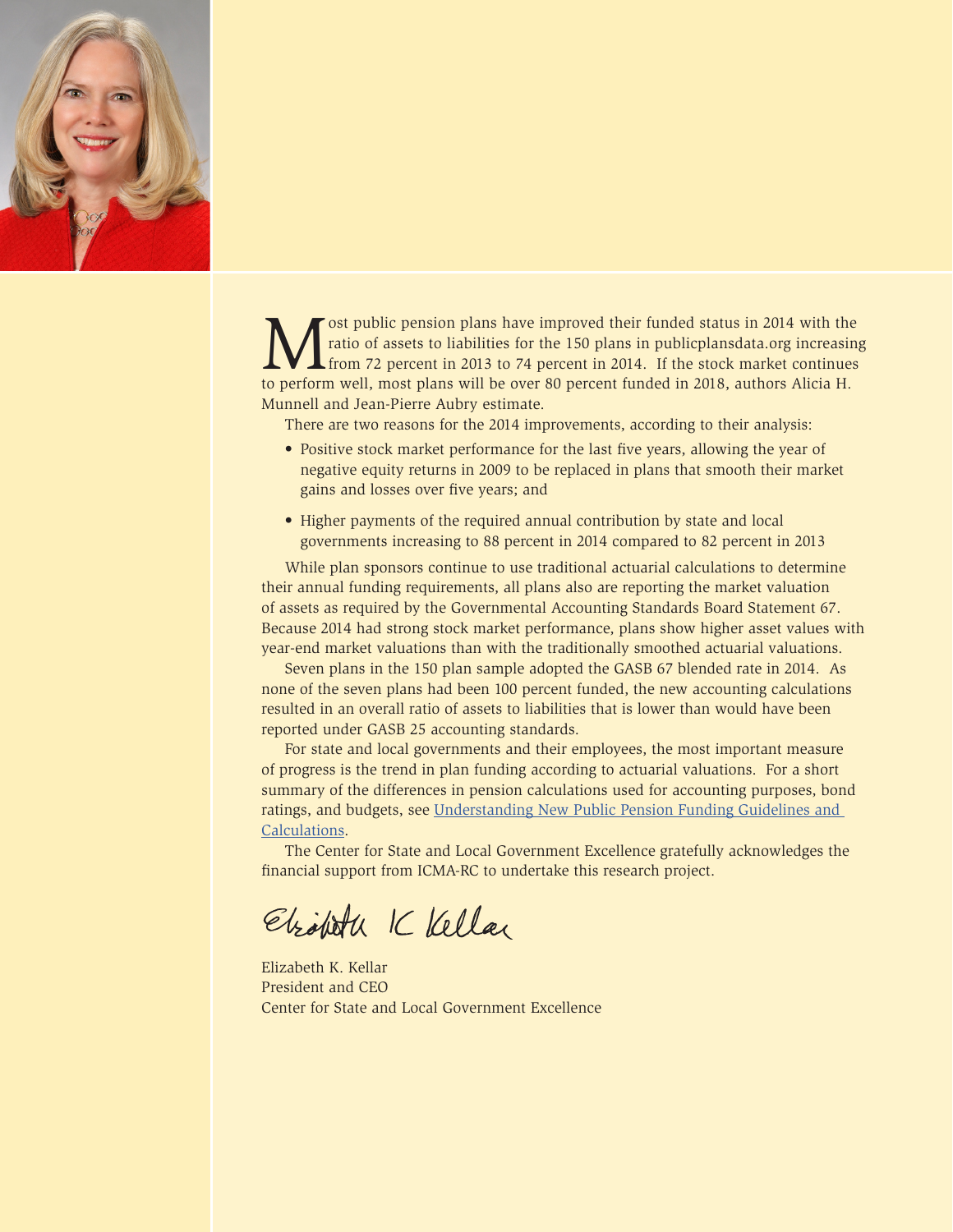# The Funding of State and Local Pensions:

#### **2014-2018** BY ALICIA H. MUNNELL, **Jean-Pierre Aubry\***

#### Introduction

The year 2014 was always going to be a pivotal one for the funded status of public pension plans because, under the old GASB 25 accounting standards, the disastrous stock market performance of 2009 rotates out of the smoothing calculations for the majority of plans that use a five-year averaging period. But 2014 also became pivotal because it was the first year that plan sponsors reported under GASB's new accounting standards for their financial disclosures. The new GASB 67 standards involve two major changes. First, assets are reported at market value rather than actuarially smoothed. Second, in cases when assets are projected to fall short of future benefits, liabilities are valued using a "blended" discount rate.

Although GASB standards apply to financial reporting only, when GASB 25 was in effect, most plans also used the same standards for funding purposes. Under GASB 67, however, plans are now using separate standards for reporting and funding. For reporting in their financial documents, all plans in our sample that have released 2014 data adopted the market valuation of assets as required by GASB 67, but only seven plans determined it necessary to use a significantly lower blended discount rate. For funding purposes (i.e. in plans' actuarial valuations), they maintained the traditional approach used under GASB 25 of using smoothed assets and expected long-run returns for discounting. This *brief* focuses on the data used in plans' actuarial valuations because they provide the basis for historical

comparisons and for funding decisions.

The discussion is organized as follows. The first section reports that the ratio of assets to liabilities for the 150 plans in the *Public Plans Database (PPD)* increased from 72 percent in 2013 to 74 percent in 2014. The second section shows that the required contribution increased from 17.8 percent to 18.6 percent of payrolls, while the percentage of required contributions paid increased from 82 percent to 88 percent. The third section revalues liabilities and recalculates funded ratios using the riskless rate, as advocated by most economists for *reporting* – as opposed to funding – purposes. The fourth section projects funded ratios for our sample plans for 2015-18 under two economic scenarios. The fifth section briefly describes the information reported in the financial statements under the new GASB standards. The final section concludes that, if plans achieve their assumed returns, the public pension landscape should continue to improve over the next few years.

#### Funded Status in 2014

In fiscal year (FY) 2014, the estimated aggregate ratio of assets to liabilities for our sample of 150 state and local pension plans was 74 percent under GASB's old standards (see Figure 1 on the next page). $<sup>1</sup>$  (The ratio</sup> for each individual plan appears in the Appendix).

Because only about two thirds of our sample of 150 plans had reported their funded levels by early June 2015, the 2014 aggregate figure involves some projections. As in previous years, for those plans without 2014 valuations, assets are projected on a plan-by-plan basis using the detailed process described in the valuations.2 This process resulted in a complete set of plan funded ratios for FY 2014. In the aggregate, the actuarial value of assets amounted to \$3.2 trillion and liabilities amounted to \$4.3 trillion, producing the funded

<sup>\*</sup> Alicia H. Munnell is director of the Center for Retirement Research at Boston College (CRR) and the Peter F. Drucker Professor of Management Sciences at Boston College's Carroll School of Management. Jean-Pierre Aubry is the assistant director of state and local research at the CRR. The authors thank Christine Manuelo and Joseph Prestine for extraordinary data collection efforts. The authors thank David Blitzstein, Keith Brainard, Steven Kreisberg and Ian Lanoff for helpful comments.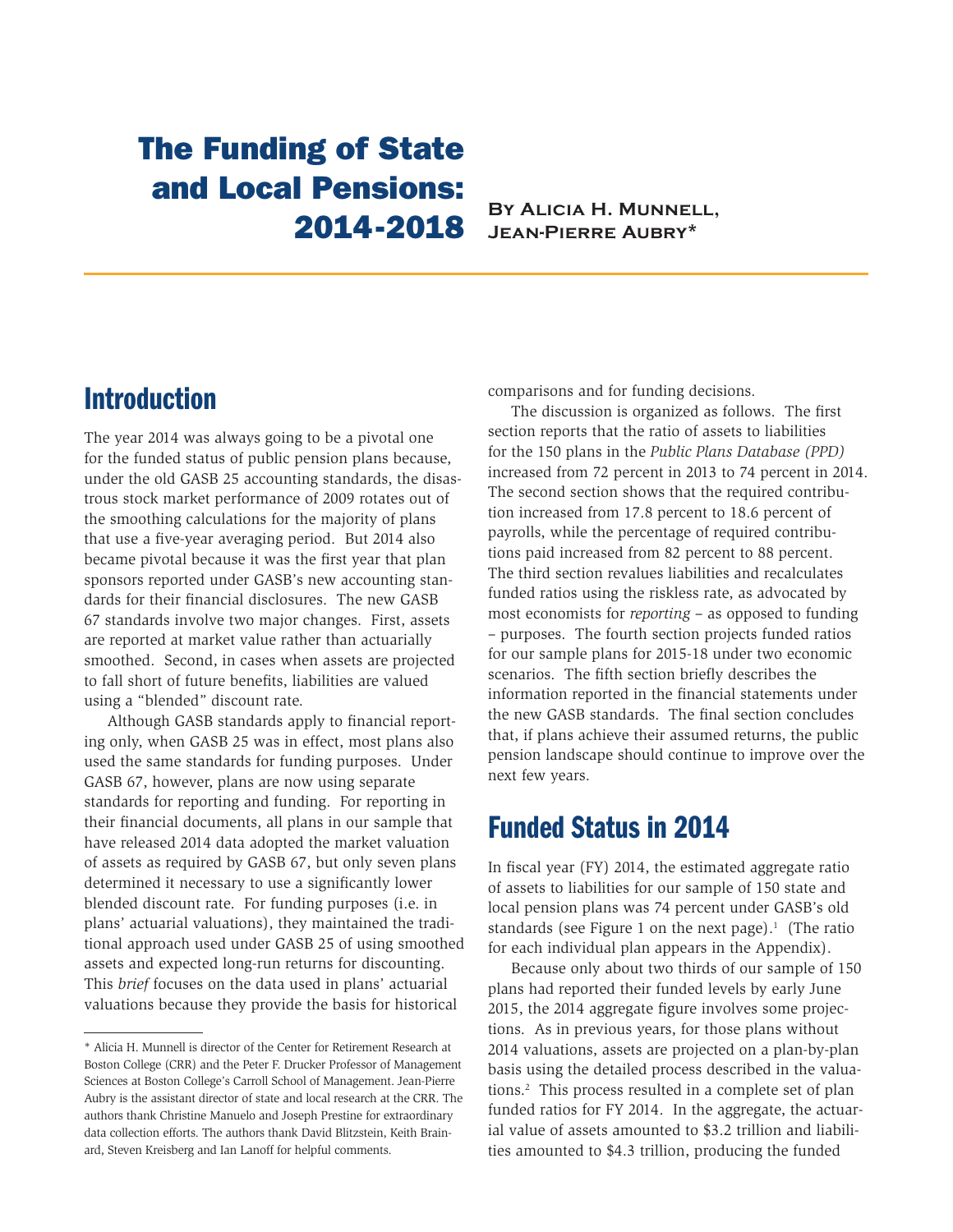Figure 1. *State and Local Pension Funded Ratios under GASB 25 Standards, FY 1990-2014* 



*Note:* 2014 involves projections for about one third of plans. *Sources:* 2014 actuarial valuations; *Public Plans Database*  (PPD) (2001-2014); and Zorn (1990-2000).

ratio of 74 percent.

The funded ratio rose because asset values increased faster than liabilities. Not only was 2014 a strong year for the stock market, but the terrible 2009 performance of the market was rotated out of the smoothing calculations (see Figure 2). These two changes boosted smoothed asset values by 7 percent. Since liabilities grew by only 4.5 percent in 2014, below their historical rate of 5.6 percent, funding rose.

Figure 2. *Percent Change in Wilshire 5000 Index, FY 2001- 2014* 



*Source:* Wilshire Associates (2015).

In 2014, as in earlier years, funded levels among plans varied substantially. Figure 3 shows the distribution of funding for the sample of 150 plans. Although

Figure 3. *Distribution of Funded Ratios for Public Plans, FY 2014* 



*Source:* 2014 actuarial valuations; and authors' calculations from the PPD (2014).

many of the poorly funded plans are relatively small, several large plans, such as those in Illinois (SERS, Teachers, and Universities) and Connecticut (SERS), had funded levels below 50 percent.

### The ADEC (Formerly the ARC)

The new GASB standards replaced the Annual Required Contribution (ARC) with the Actuarially Determined Employer Contribution (ADEC). Unlike with assets and liabilities, plans do not seem to be maintaining two sets of required-contribution numbers – one for the actuarial valuation and one for the financial statements – but rather have shifted to using the ADEC for both purposes.

While both the ARC and ADEC are meant to capture the employer's "required contribution" to keep the plan on a steady path toward full funding, the two concepts differ slightly. First, while GASB 25 limited the range of allowable assumptions and methods that could be used to calculate the ARC, GASB 67 places no limitation on the calculation of the ADEC. Second, for the few plans that use a statutory contribution rate, GASB allows for the ADEC to reflect the statutory contribution rather than an actuarially calculated contribution. While conceptually these differences could cause a discontinuity between the ARC and ADEC, in practice they do not appear to be consequential. For the plans in our database, the ARC and ADEC are nearly identical; most plans have continued to use the same methods and assumptions they became accustomed to under the old GASB standards, and the few plans with a statutory rate have continued to report an actuarially determined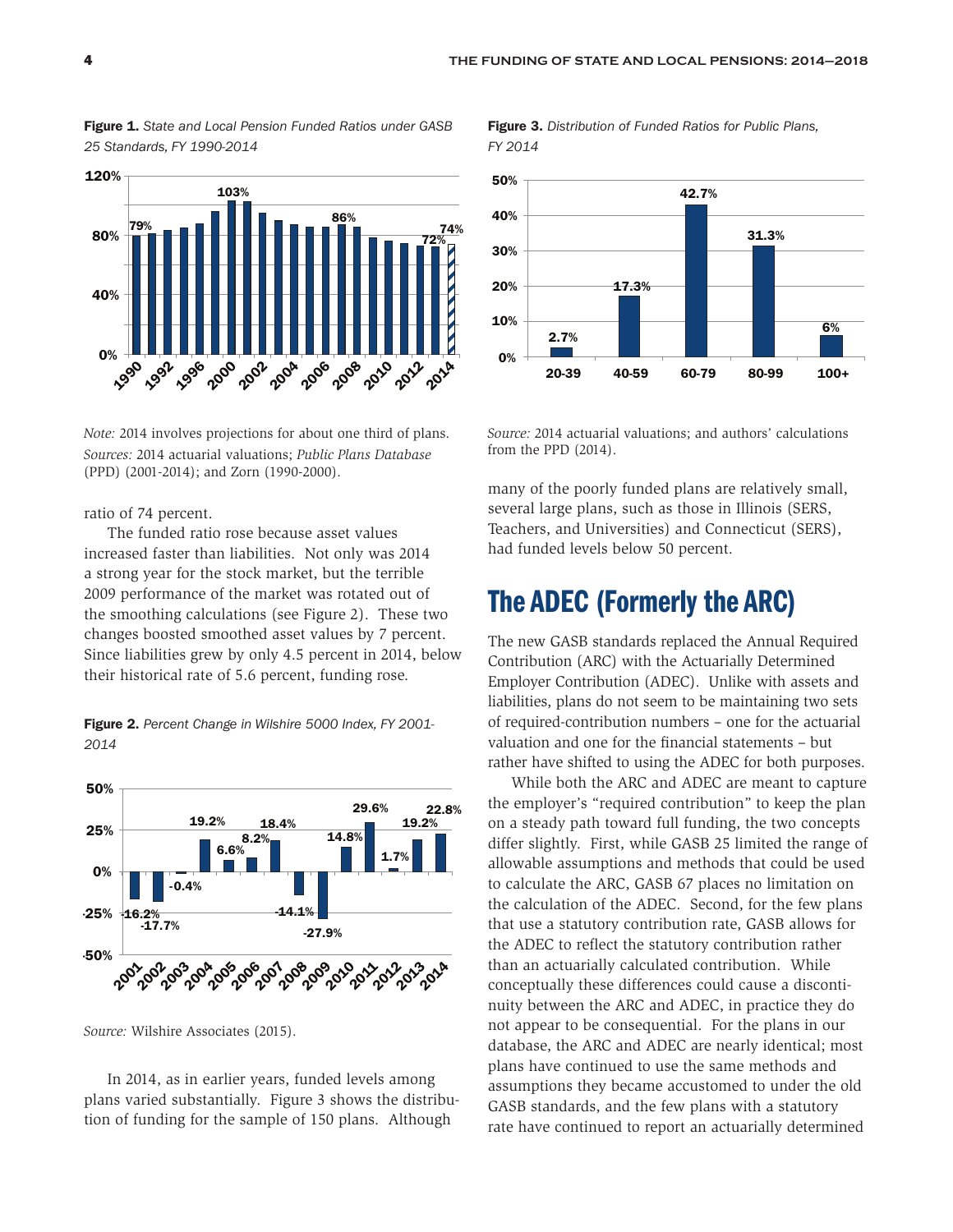contribution rather than the statutory rate. Thus, it is possible to extend our prior ARC series using the ADEC for 2014 forward.

Both the ARC and the ADEC equal the normal cost—the present value of the benefits accrued in a given year—plus a payment to amortize the unfunded liability, generally over 20-30 years. These measures have increased because the financial crisis led to higher unfunded liabilities and thereby a higher amortization component of the calculation. In 2014, the ADEC was 18.6 percent of payroll, up sharply from 2013 (see Figure 4).

Figure 4. *Required Contribution as a Percentage of Payroll, FY 2001-2014* 



*Note:* The measure for 2001-2013 is the ARC; the measure for 2014 is the ADEC. The 2014 value involves projections for about one third of plans.

*Sources:* 2014 actuarial valuations; and PPD (2001-2014).

The increase in required contributions over the past several years began just as the recession eroded state and local government revenues. As a result, states and localities cut back on their pension contributions. As revenues have started to recover, sponsors are paying an increasing share of their required contribution, rising to 88 percent in 2014 (see Figure 5). Hopefully, this trend will continue as the economy improves, mirroring the pattern of decline and recovery evident in the wake of the bursting of the dot.com bubble at the turn of the century.

### Liabilities Valued at Riskless Rate

The funded ratios presented above reflect assets reported on an actuarially smoothed basis and a Figure 5. *Percentage of Required Contribution Paid, FY 2001-2014* 



*Note:* The measure for 2001-2013 is the ARC; the measure for 2014 is the ADEC. The 2014 value is authors' estimate. *Sources:* 2014 actuarial valuations; and PPD (2001-2014).

discount rate equal to the long-run expected rate of return, which has moved from around 8.0 percent to 7.6 percent in 2014 (see Figure 6). These ratios have been challenged by financial economists who argue that—*for reporting purposes*—future streams of payment should be discounted at a rate that reflects their risk.3

Figure 6. *Distribution of Discount Rates for Public Plans under GASB 25, FY 2014* 



*Sources:* 2014 actuarial valuations; and PPD (2001-2014).

Table 1 (see page 6) shows the value of total liabilities and unfunded liabilities for our sample of 150 plans under different interest rates. As noted, in 2014—calculated under a typical discount rate of 7.6 percent—the aggregate liability was \$4.3 trillion and, given assets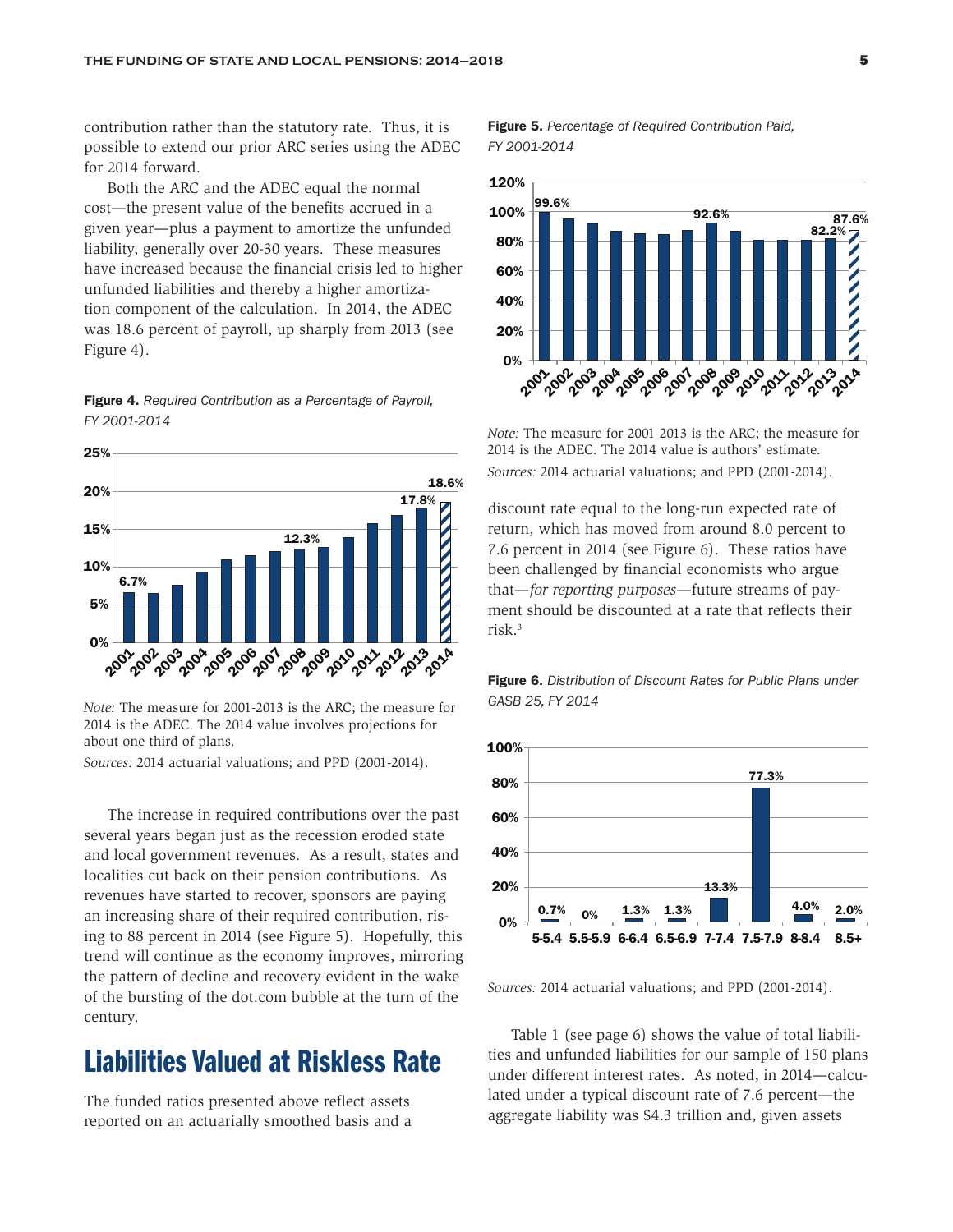Table 1. *Aggregate State and Local Pension Liabilities under Alternative Discount Rates, 2014, Trillions of Dollars*

| <b>Measure</b>                   |       | <b>Discount rate</b> |       |       |       |  |  |  |  |  |  |  |
|----------------------------------|-------|----------------------|-------|-------|-------|--|--|--|--|--|--|--|
|                                  | 7.6%  | 7%                   | 6%    | 5%    | 4%    |  |  |  |  |  |  |  |
| <b>Total</b><br><b>Liability</b> | \$4.3 | \$4.9                | \$5.5 | \$6.3 | \$7.1 |  |  |  |  |  |  |  |
| <b>Assets</b>                    | \$3.2 | \$3.2                | \$3.2 | \$3.2 | \$3.2 |  |  |  |  |  |  |  |
| <b>Unfunded</b><br>liability     | \$1.1 | \$1.7                | \$2.3 | \$3.1 | \$3.9 |  |  |  |  |  |  |  |

*Source:* Various 2014 actuarial valuations; and authors' calculations from the *Public Plans Database* (2014).

of \$3.2 trillion, the unfunded liability was \$1.1 trillion. A discount rate of 5 percent—a close approximation to the riskless rate—raises public sector liabilities to \$6.3 trillion and the unfunded liability to \$3.1 trillion.<sup>4</sup> In the end, required contributions to fund future benefits will depend on actual investment returns, not the discount rate used to calculate liabilities.

Recalculating the liabilities for each plan at 5 percent in 2014 produces a funded ratio of 51 percent: \$3.2 trillion in actuarial assets compared to \$6.3 trillion in liabilities. The 2014 ratio of 7.6-percent liability to 5-percent liability was applied retroactively to derive funded ratios for earlier years (see Figure 7).

Figure 7. *State and Local Funded Ratios with Liabilities Discounted by Riskless Rate, FY 2001-2014* 



*Note:* Authors' estimates. *Source:* 2014 actuarial valuations; and PPD (2001-2014).

### Looking Beyond 2014

Future funded levels depend on three factors: cash flows (contributions and benefits), the growth in liabilities, and the performance of the stock market.

Both contributions and benefits rise slowly over time, so their average growth for the period 2015-2018 is assumed to equal their average growth over 2001-14.<sup>5</sup> Growth in liabilities, which will likely be restrained by the long-term benefit cutbacks enacted in recent years, is assumed to hold steady at the 2014 level of 4.5 percent.<sup>6</sup>

Public pensions currently hold more than half of their assets in equities and about 70 percent in risky assets. While most plans assume portfolio returns of 7.6 percent nominal (implying nominal stock returns are at least 9.6 percent), many investment firms—such as Bridgewater, Goldman Sachs, and GMO—project nominal returns for a balanced portfolio of between 4 and 5 percent.<sup>7</sup> To address uncertainty about the future performance of plan assets, projections are made under two scenarios. The baseline is designed to yield an overall return on portfolios close to that assumed by most plans. The alternative scenario assumes portfolio returns are 3 percent below plans' assumed return—4.6 percent nominal.

The projected funded ratios are shown in Table 2. After 2014, if plans achieve their assumed return, funded ratios keep climbing, as asset growth continues to exceed assumed liability growth. If, instead, returns are at the lower rates predicted by the investment firms, funding grows for the next year and then levels off.

| Table 2. Projected Funded Ratios for FY 2015-18 under Two |  |
|-----------------------------------------------------------|--|
| <b>Scenarios for Asset Returns</b>                        |  |

| Year          | <b>Baseline</b> | <b>Alternative</b> |
|---------------|-----------------|--------------------|
| 2014 (actual) | 73.7%           | 73.7%              |
| 2015          | 77.5%           | 77.4%              |
| 2016          | 78.6%           | 77.8%              |
| 2017          | 79.7%           | 77.9%              |
| 2018          | 80.5%           | 77.3%              |

*Source:* Authors' projections.

## GASB 67

The new GASB 67 standards involve two major changes relating to the valuation of assets and liabilities used to measure reported funded ratios. First, assets are reported at market value rather than actuarially smoothed. Second, projected benefit payments are discounted by a combined rate that reflects the expected return for the portion of liabilities that is projected to be covered by plan assets and the return on high-grade municipal bonds for the portion that is to be covered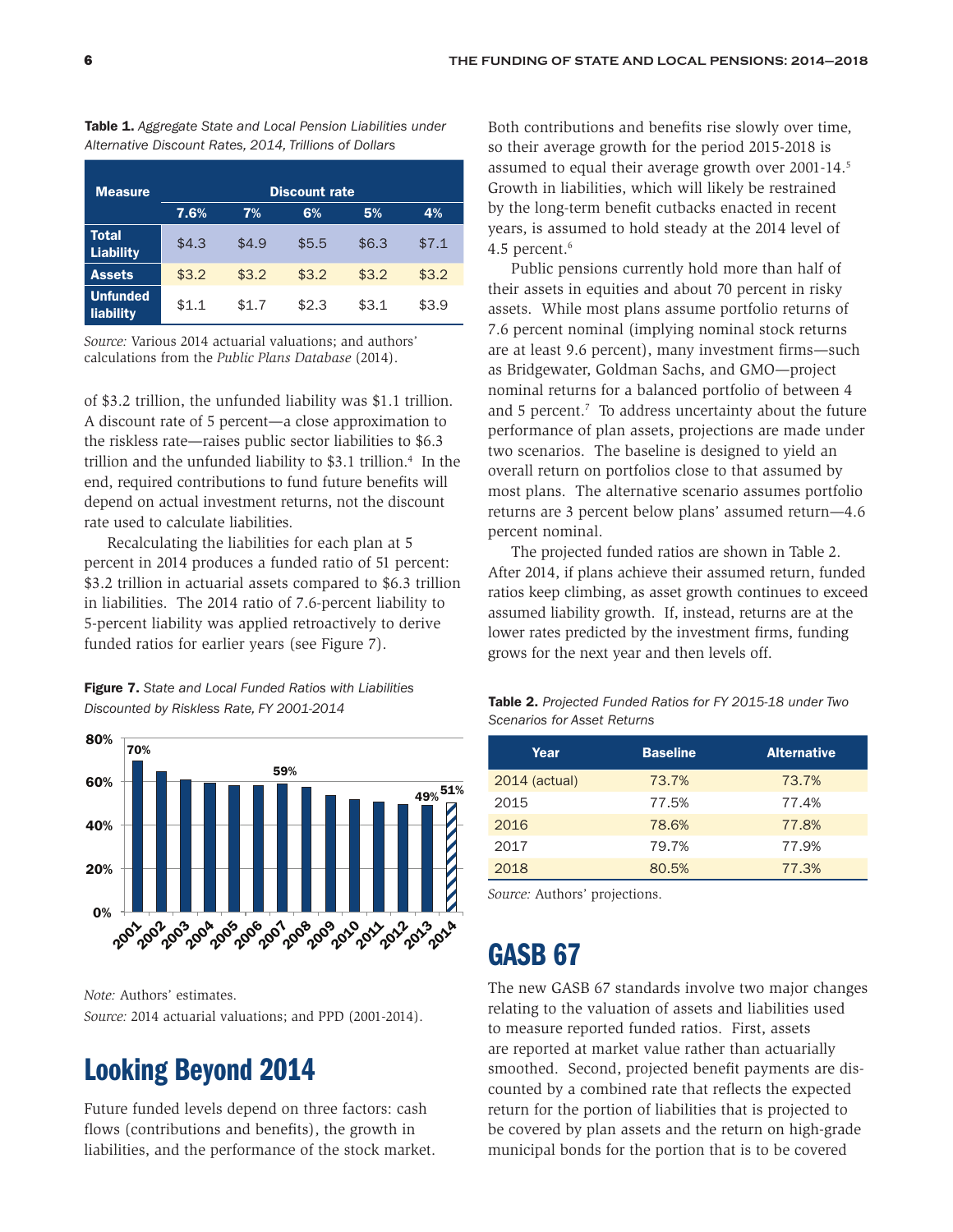by other resources.<sup>8</sup> It was always unclear the extent to which discount rates would really change for reporting purposes, and in fact only seven plans in our sample reduced their rates by more than 50 basis points (see Table 3).

|            |  |  |  |  | <b>Table 3.</b> Plans Adopting a Significantly Lower GASB 67 Blended |  |
|------------|--|--|--|--|----------------------------------------------------------------------|--|
| Rate, 2014 |  |  |  |  |                                                                      |  |

|                                    |                  | Rate           |                  | <b>Funded Status</b> |
|------------------------------------|------------------|----------------|------------------|----------------------|
| Plan                               | <b>Actuarial</b> | <b>GASB 67</b> | <b>Actuarial</b> | <b>GASB 67</b>       |
| Duluth<br><b>Teachers</b>          | 8.0%             | 5.4%           | 56.9%            | 46.8%                |
| Kentucky<br><b>Teachers</b>        | 7.5%             | 5.2%           | 53.6%            | 45.6%                |
| New Jersey<br><b>PFRS</b>          | 7.9%             | 5.4%           | 60.9%            | 42.7%                |
| <b>New Jersey</b><br>Police & Fire | 7.9%             | 6.3%           | 72.6%            | 58.9%                |
| New Jersey<br><b>Teachers</b>      | 7.9%             | 4.7%           | 54.0%            | 33.6%                |
| Texas<br><b>ERS</b>                | 8.0%             | 6.1%           | 77.2%            | 63.4%                |
| Texas<br>LECOS                     | 8.0%             | 5.7%           | 73.2%            | 56.4%                |

*Note:* A number of other plans, such as IL SERS and IL SURS, have reduced their rate by less than 50 basis points. *Sources:* 2014 actuarial valuations; and PPD (2014).

Even though market assets were greater than actuarially smoothed assets for some of these plans in FY 2014, lowering the discount rate reduced the funded status for all the plans. Until more is understood about the adoption of GASB 67, our updates will continue to focus on assets and liabilities reported in the actuarial valuations.

#### **Conclusion**

The year 2014 was a year of big change. A strong stock market and the elimination of 2009 from the smoothing process led to a sharp increase in actuarial assets and to the first improvement in the funded status of public sector plans since the financial crisis. What happens from here on out depends very much on the performance of the stock market. In 2018, assuming plans achieve their expected return, they should be 81 percent funded. If returns are lower, as predicted by many investment firms, funding will stabilize at about 77 percent.

2014 was also the first year that GASB's new provisions took effect for financial reporting. Under these provisions, funded ratios were based on market values, and seven plan—those with assets projected to be insufficient to cover future benefits—adopted a significantly lower blended rate to calculate liabilities. As a result, the overall ratio of assets to liabilities for these plans was lower under the new standards.

For understanding the long-term trends in plan funding, however, we believe that it makes more sense to continue to focus on the numbers calculated for funding purposes.

#### **Endnotes**

- 1 The sample represents about 90 percent of the assets in stateadministered plans and 30 percent of those in plans administered at the local level.
- 2 For plans without published 2014 actuarial valuations, we estimated the percent change in actuarial assets between 2013 and 2014, calculated according to the plan's own methodology, and applied that change to its published 2013 GASB level of actuarial assets. Liabilities are projected based on the average rate of growth for plans already reporting. The initial estimates of assets and liabilities were then sent to the plan administrators, and any suggested alterations were incorporated.
- 3 The analysis of choice under uncertainty in economics and finance identifies the discount rate for riskless payoffs with the riskless rate of interest. See Gollier (2001) and Luenberger (1997). This correspondence underlies much of the current theory and practice for the pricing of risky assets and the setting of risk premiums. See Sharpe, Alexander, and Bailey (2003); Bodie, Merton, and Cheeton (2008); and Benninga (2008).
- 4 Just what constitutes the riskless rate is a subject of debate. See Munnell et al. (2010) for the rationale for our choice of 5 percent.
- 5 The focus here is on contributions, where growth remains fairly steady, rather than on the percentage of required contributions paid, which is more variable.
- 6 See Munnell et al. (2013). From 2001-2013, liabilities have grown an average of 5.6 percent annually. In 2013, liabilities grew by 4.1 percent in aggregate. For the 90 or so plans that did report in 2014, liabilities grew by 5.0 percent. For the remaining plans, we assume a 4-percent growth rate, resulting in aggregate liability growth of 4.5 percent for 2014.
- 7 GMO (2015); Goldman Sachs (2014).
- 8 In addition, the entry age normal/level percentage of payroll would be the sole allocation method used for reporting purposes (roughly three-quarters of plans already use this method).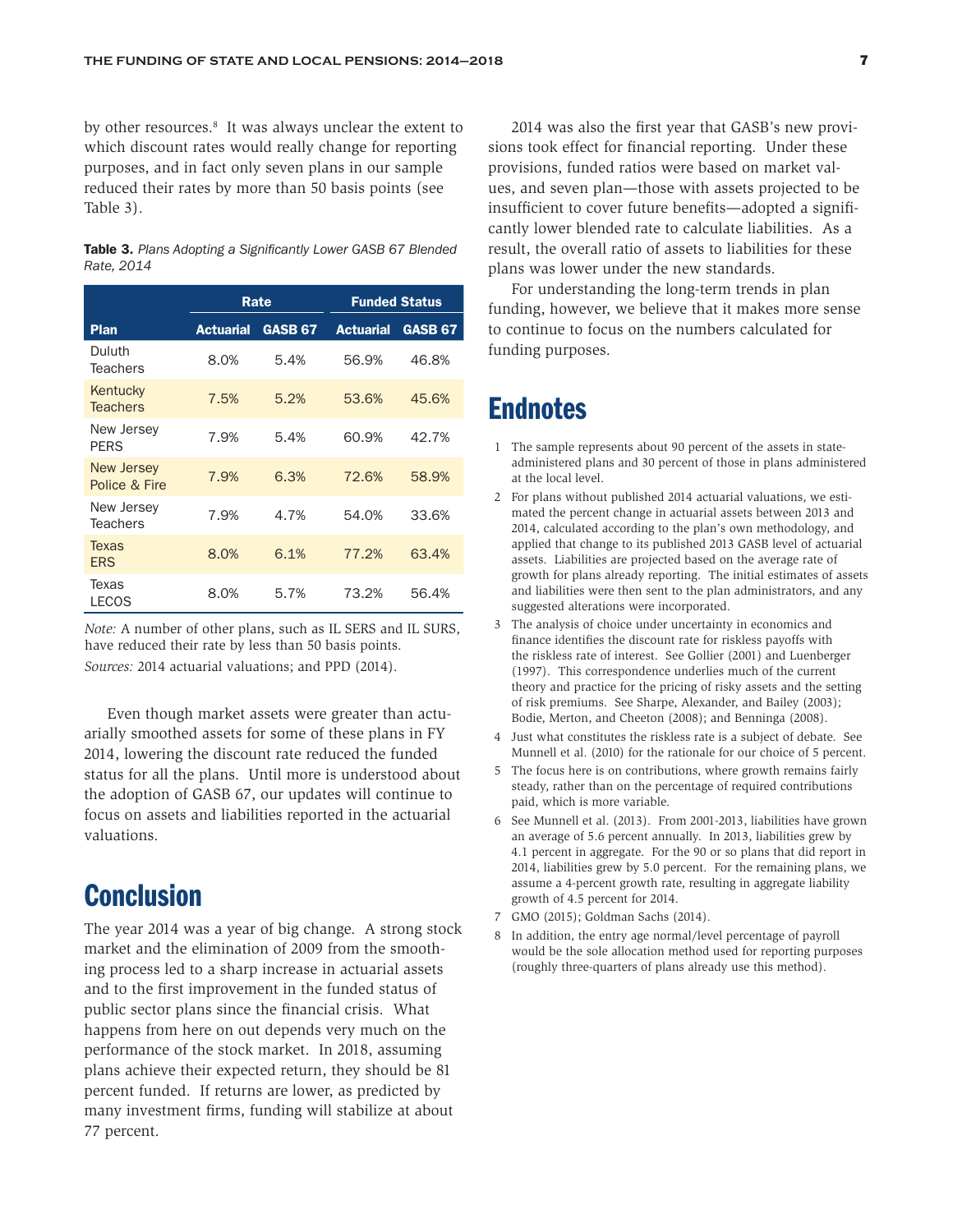### References

Benninga, Simon. 2008. *Financial Modeling.* Cambridge MA: MIT Press.

Bodie, Zvi, Robert Merton, and David Cheeton. 2008. *Financial Economics.* Upper Saddle River, NJ: Prentice Hall, Inc.

GMO. 2015. "GMO Quarterly Letter." (Third Quarter). Boston, MA.

Goldman Sachs. 2014. "2015 US Equity Outlook: Low Return & Low Dispersion." (November 19). New York, NY.

Gollier, Christian. 2001. *The Economics of Risk and Time.* Cambridge, MA: MIT Press.

Luenberger, David G. 1997. *Investment Science.* Oxford, UK: Oxford University Press.

Munnell, Alicia H., Jean-Pierre Aubry, Anek Belbase, and Joshua Hurwitz. 2013. "State and Local Pension Costs: Pre-Crisis, Post-Crisis, and Post-Reform." *State and Local Pension Plans Issue in Brief* 30. Chestnut Hill, MA: Center for Retirement Research at Boston College.

Munnell, Alicia H., Richard W. Kopcke, Jean-Pierre Aubry, and Laura Quinby. 2010. "Valuing Liabilities in State and Local Plans." *State and Local Pension Plans Issue in Brief* 11. Chestnut Hill, MA: Center for Retirement Research at Boston College. Jointly published by the Center for State and Local Government Excellence.

*Public Plans Database.* 2001-2014. Center for Retirement Research at Boston College, Center for State and Local Government Excellence, and National Association of State Retirement Administrators.

Sharpe, William, Gordon J. Alexander, and Jeffrey W. Bailey. 2003. *Investments.* Upper Saddle River, NJ: Prentice Hall, Inc.

Wilshire Associates. 2015. "Dow Jones Wilshire 5000 (Full Cap) Price Levels Since Inception." Santa Monica, CA.

Zorn, Paul. 1990-2000. *Survey of State and Local Government Retirement Systems: Survey Report for Members of the Public Pension Coordinating Council.* Chicago, IL: Government Finance Officers Association.

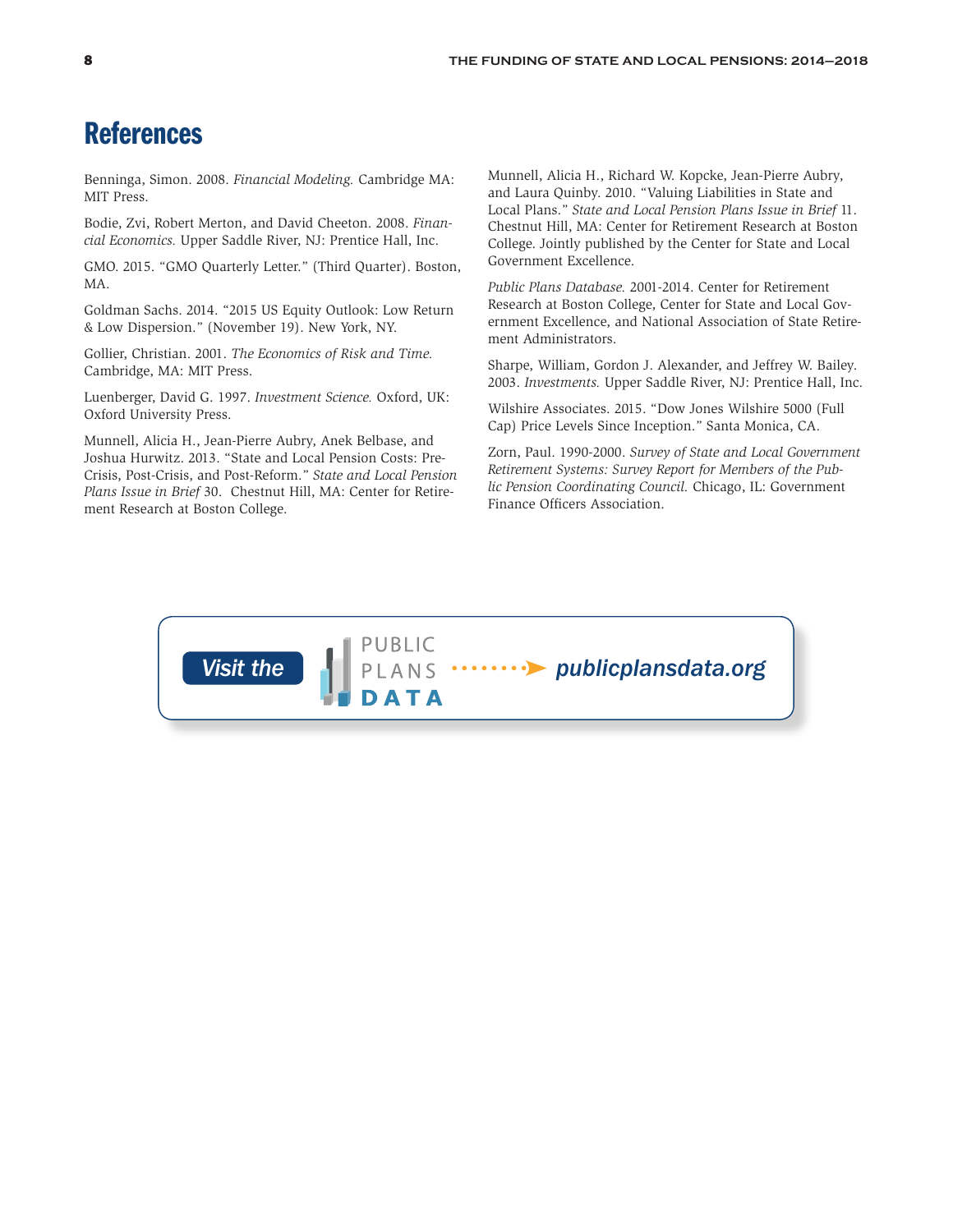## Appendix

| <b>Plan name</b>                                           | 2001  | 2004  | 2007  | 2008  | 2009  | 2010  | 2011  | 2012  | 2013  | 2014     |
|------------------------------------------------------------|-------|-------|-------|-------|-------|-------|-------|-------|-------|----------|
| Alabama ERS                                                | 100.2 | 89.7  | 79.0  | 75.7  | 72.2  | 68.2  | 65.8  | 65.7  | 65.7  | 69.5*    |
| Alabama Teachers                                           | 101.4 | 89.6  | 79.5  | 77.6  | 74.7  | 71.1  | 67.5  | 66.5  | 66.2  | $70.1*$  |
| Alameda County Employee's<br><b>Retirement Association</b> | 105.8 | 82.1  | 89.2  | 83.9  | 81.2  | 77.5  | 76.6  | 73.9  | 75.9  | 79.2*    |
| <b>Alaska PERS</b>                                         | 100.9 | 70.2  | 77.8  | 78.8  | 63.0  | 62.4  | 61.9  | 57.1  | 54.5  | $57.1*$  |
| Alaska Teachers                                            | 95.0  | 62.8  | 68.2  | 70.2  | 57.0  | 54.3  | 54.0  | 49.9  | 48.1  | $50.2*$  |
| Arizona Public Safety Personnel                            | 126.9 | 92.4  | 66.4  | 68.8  | 70.0  | 67.7  | 63.7  | 60.2  | 58.7  | 49.2     |
| Arizona SRS                                                | 115.1 | 92.5  | 83.3  | 82.1  | 79.0  | 76.4  | 75.5  | 75.3  | 75.4  | 76.3     |
| <b>Arizona State Corrections Officers</b>                  | 140.0 | 104.8 | 84.6  | 90.3  | 86.4  | 83.8  | 76.6  | 70.7  | 66.9  | 57.3     |
| Arkansas PERS                                              | 105.6 | 88.7  | 89.1  | 89.7  | 78.0  | 74.1  | 70.7  | 68.9  | 74.3  | 77.8     |
| <b>Arkansas Teachers</b>                                   | 95.4  | 83.8  | 85.3  | 84.9  | 75.7  | 73.8  | 71.8  | 71.2  | 73.3  | 77.3     |
| Boston Retirement Board <sup>®</sup>                       | 70.3  | 63.3  | 67.6  | 59.3  | 60.2  | 63.1  | 61.4  | 61.9  | 59.5  | 60.9*    |
| <b>California PERF</b>                                     | 111.9 | 87.3  | 87.2  | 86.9  | 83.3  | 83.4  | 82.6  | 83.1  | 75.2  | 75.8*    |
| California Teachers                                        | 98.0  | 82.5  | 88.8  | 87.3  | 78.2  | 71.5  | 69.3  | 67.2  | 66.9  | 68.5     |
| <b>Chicago Municipal Employees</b>                         | 93.3  | 72.0  | 69.1  | 64.2  | 58.1  | 50.8  | 45.2  | 37.6  | 37.0  | 40.9     |
| Chicago Police                                             | 70.5  | 55.9  | 51.5  | 48.3  | 44.5  | 40.4  | 36.2  | 31.3  | 29.7  | $29.2*$  |
| <b>Chicago Teachers</b>                                    | 100.0 | 85.8  | 80.1  | 79.4  | 73.3  | 66.9  | 59.7  | 53.9  | 49.5  | 51.5     |
| City of Austin ERS                                         | 96.4  | 80.8  | 78.3  | 65.9  | 71.8  | 69.6  | 65.8  | 63.9  | 70.4  | 70.9     |
| <b>Colorado Municipal</b>                                  | 104.3 | 77.2  | 81.2  | 76.4  | 76.2  | 73.0  | 69.3  | 74.5  | 73.1  | $77.2*$  |
| Colorado School                                            | 98.2  | 70.1  | 75.5  | 70.1  | 69.2  | 64.8  | 60.2  | 62.1  | 60.3  | 63.6*    |
| <b>Colorado State</b>                                      | 98.2  | 70.1  | 73.3  | 67.9  | 67.0  | 62.8  | 57.7  | 59.2  | 57.5  | 60.6*    |
| <b>Connecticut Municipal</b>                               | 109.3 | 102.9 | 103.7 | 103.3 | 88.9  | 88.4  | 88.3  | 85.0  | 87.5  | $92.3*$  |
| <b>Connecticut SERS</b>                                    | 63.1  | 54.5  | 53.6  | 51.9  | N/A   | 44.4  | 47.9  | 42.3  | 41.2  | 41.5     |
| <b>Connecticut Teachers</b>                                | N/A   | 65.3  | N/A   | 70.0  | N/A   | 61.4  | N/A   | 55.2  | N/A   | 59.0     |
| <b>Contra Costa County</b>                                 | 87.6  | 82.0  | 89.9  | 88.4  | 83.8  | 80.3  | 78.5  | 70.6  | 76.4  | 79.7*    |
| <b>Cook County Employees</b>                               | 88.9  | 70.9  | 77.3  | 72.6  | 63.2  | 60.7  | 57.5  | 53.5  | 56.6  | $57.5*$  |
| <b>Dallas Police and Fire</b>                              | 84.5  | 80.8  | 89.4  | 78.4  | 81.9  | 79.5  | 74.0  | 78.1  | 75.6  | $74.2*$  |
| DC Police & Fire                                           | N/A   | N/A   | 101.0 | 99.8  | 100.7 | 108.0 | 108.6 | 110.1 | 110.1 | 107.3    |
| <b>DC Teachers</b>                                         | N/A   | N/A   | 111.6 | 108.2 | 110.8 | 118.3 | 101.9 | 94.4  | 90.1  | 88.6     |
| Delaware State Employees                                   | 112.4 | 103.0 | 103.7 | 103.1 | 98.8  | 96.0  | 94.0  | 91.5  | 91.1  | 92.3     |
| <b>Denver Employees</b>                                    | 99.5  | 99.1  | 98.2  | 91.8  | 88.4  | 85.0  | 81.6  | 76.4  | 76.4  | $75.5**$ |
| Denver Schools                                             | 96.5  | 88.2  | 87.7  | 84.3  | 88.3  | 88.9  | 81.5  | 84.0  | 81.2  | 85.7*    |
| <b>Duluth Teachers</b>                                     | 107.6 | 91.8  | 86.8  | 82.1  | 76.5  | 81.7  | 73.2  | 63.4  | 54.0  | 56.9     |
| Fairfax County Schools                                     | 103.0 | N/A   | 86.4  | 88.0  | 76.9  | 75.6  | 76.4  | 75.6  | 75.4  | $77.1*$  |
| <b>Florida RS</b>                                          | 117.9 | 112.1 | 105.6 | 105.3 | 87.9  | 88.0  | 86.9  | 86.4  | 85.4  | 86.6     |
| Georgia ERS                                                | 101.7 | 97.6  | 93.0  | 89.4  | 85.7  | 80.1  | 76.0  | 73.1  | 71.4  | 72.8 **  |
| Georgia Teachers                                           | 103.9 | 100.9 | 94.7  | 91.9  | 89.9  | 85.7  | 84.0  | 82.3  | 81.1  | 81.9     |
| Hawaii ERS                                                 | 90.6  | 71.7  | 67.5  | 68.8  | 64.6  | 61.4  | 59.4  | 59.2  | 60.0  | 61.4     |
| <b>Houston Firefighters</b>                                | 112.9 | 88.2  | 91.1  | 95.6  | 95.4  | 93.4  | 90.6  | 87.0  | 86.6  | $90.4*$  |
| Idaho PERS                                                 | 96.2  | 91.0  | 104.9 | 92.8  | 73.7  | 78.6  | 89.9  | 84.4  | 85.0  | 92.7     |
| <b>Illinois Municipal</b>                                  | 106.4 | 94.3  | 96.1  | 84.3  | 83.2  | 83.3  | 83.0  | 84.3  | 87.6  | $92.4*$  |
| <b>Illinois SERS</b>                                       | 65.8  | 54.2  | 54.2  | 46.1  | 43.5  | 37.4  | 35.5  | 34.7  | 34.2  | 33.7     |
| Illinois Teachers <sup>c</sup>                             | 59.5  | 61.9  | 63.8  | 56.0  | 52.1  | 48.4  | 46.5  | 42.1  | 40.6  | 40.6     |

*Ratio of Assets to Liabilities for State/Local Plans 2001, 2004, 2007-2013, and 2014 Estimates <sup>a</sup>*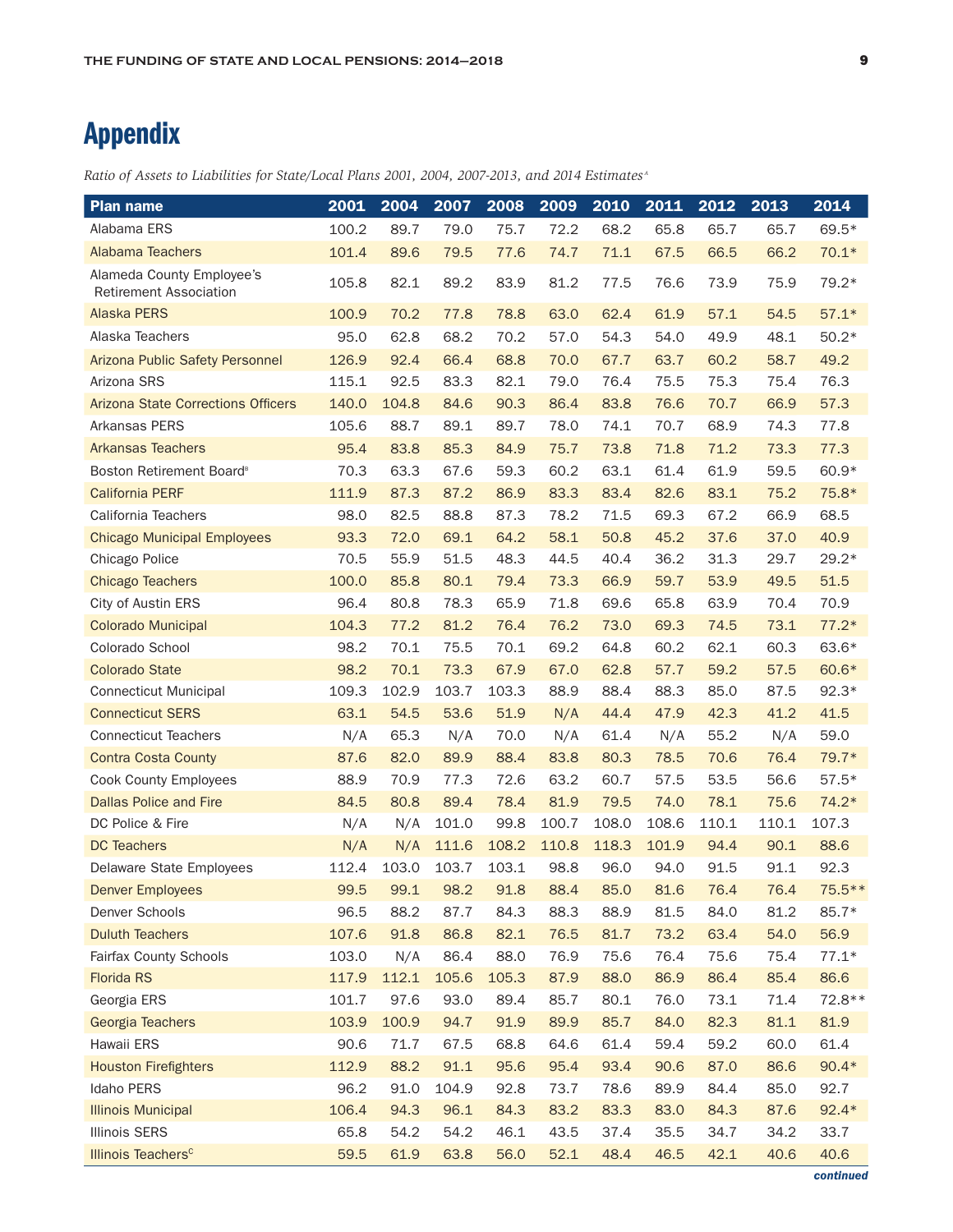| <b>Plan name</b>                                              | 2001  | 2004  | 2007  | 2008  | 2009  | 2010  | 2011 | 2012 | 2013 | 2014     |
|---------------------------------------------------------------|-------|-------|-------|-------|-------|-------|------|------|------|----------|
| <b>Illinois Universities</b>                                  | 72.1  | 66.0  | 68.4  | 58.5  | 54.3  | 46.4  | 44.3 | 42.1 | 41.5 | 42.3     |
| <b>Indiana PERF</b>                                           | 105.0 | 100.1 | 98.2  | 97.5  | 93.1  | 85.2  | 80.5 | 76.6 | 80.2 | 82.4     |
| Indiana Teachers <sup>D</sup>                                 | 43.0  | 44.8  | 45.1  | 48.2  | 41.9  | 44.3  | 43.8 | 42.7 | 45.7 | 48.1     |
| Iowa Municipal Fire and Police                                | N/A   | 84.2  | 87.2  | 89.7  | 85.6  | 81.1  | 78.2 | 73.7 | 73.9 | 77.8     |
| <b>Iowa PERS</b>                                              | 97.2  | 88.6  | 90.2  | 89.1  | 81.2  | 81.4  | 79.9 | 79.9 | 81.0 | 82.7     |
| <b>Kansas PERS</b>                                            | 88.3  | 75.2  | 69.4  | 70.8  | 58.8  | 63.7  | 62.2 | 59.2 | 59.9 | 63.6*    |
| <b>Kentucky County</b>                                        | 141.0 | 101.0 | 80.1  | 77.1  | 70.6  | 65.5  | 62.9 | 60.0 | 59.5 | 61.9     |
| <b>Kentucky ERS</b>                                           | 125.8 | 85.8  | 58.4  | 54.2  | 46.7  | 40.3  | 35.6 | 29.7 | 25.8 | 23.9     |
| Kentucky Teachers                                             | 90.8  | 80.9  | 71.9  | 68.2  | 63.6  | 61.0  | 57.4 | 54.5 | 51.9 | 53.6     |
| <b>Kern County Employees</b><br><b>Retirement Association</b> | 103.3 | 93.6  | 75.7  | 72.3  | 66.1  | 62.7  | 60.8 | 60.5 | 61.1 | 60.8     |
| LA County ERS                                                 | 100.0 | 82.8  | 93.8  | 94.5  | 88.9  | 83.3  | 80.6 | 76.1 | 75.0 | 79.5     |
| Los Angeles City Employees'<br><b>Retirement System</b>       | 108.1 | 82.5  | 81.7  | 84.4  | 79.5  | 75.9  | 72.4 | 69.0 | 68.7 | 67.4     |
| Los Angeles Fire and Police                                   | 118.9 | 103.0 | 99.2  | 99.1  | 96.2  | 91.6  | 86.3 | 83.7 | 83.1 | 86.6     |
| Los Angeles Water and Power                                   | 109.9 | 97.3  | 91.9  | 95.1  | 90.0  | 81.5  | 80.3 | 78.1 | 78.8 | 80.9     |
| Louisiana Municipal Police                                    | 101.1 | 72.9  | 89.1  | 86.9  | 65.2  | 59.9  | 58.1 | 59.8 | 64.2 | 68.1     |
| Louisiana Schools                                             | 103.0 | 75.8  | 80.0  | 76.6  | 65.5  | 61.0  | 59.9 | 61.6 | 62.1 | 66.9     |
| Louisiana SERS                                                | 74.2  | 59.6  | 67.2  | 67.6  | 60.8  | 57.7  | 57.6 | 55.9 | 60.2 | 59.3     |
| Louisiana State Parochial<br><b>Employees</b>                 | N/A   | 93.5  | 96.9  | 96.0  | 96.9  | 97.2  | 97.6 | 86.8 | 92.5 | $99.1*$  |
| Louisiana Teachers                                            | 78.4  | 63.1  | 71.3  | 70.2  | 59.1  | 54.4  | 55.1 | 55.4 | 56.4 | 57.4     |
| <b>Maine Local</b>                                            | 108.2 | 112.1 | 113.6 | 112.7 | 102.5 | 96.3  | 93.5 | 88.8 | 88.4 | 91.2     |
| Maine State and Teacher                                       | 73.1  | 68.5  | 74.1  | 74.1  | 67.7  | 66.0  | 77.6 | 77.0 | 77.7 | 81.4     |
| <b>Maryland PERS</b>                                          | 102.2 | 91.2  | 79.5  | 77.2  | 63.9  | 62.8  | 62.8 | 62.5 | 63.3 | 65.9     |
| <b>Maryland Teachers</b>                                      | 95.3  | 92.8  | 81.1  | 79.6  | 66.1  | 65.4  | 66.3 | 65.8 | 67.1 | 70.7     |
| <b>Massachusetts SRS</b>                                      | 91.8  | 83.9  | 85.1  | 89.4  | 71.6  | 76.5  | 81.0 | 73.8 | 69.1 | 70.3     |
| <b>Massachusetts Teachers</b>                                 | 79.2  | 69.6  | 71.0  | 73.9  | 58.2  | 63.0  | 66.3 | 60.7 | 55.7 | 56.3     |
| <b>Michigan Municipal</b>                                     | 84.3  | 76.7  | 77.3  | 75.1  | 75.5  | 74.5  | 72.6 | 71.4 | 71.7 | $71.4*$  |
| Michigan Public Schools                                       | 96.5  | 83.7  | 88.7  | 83.6  | 78.9  | 71.1  | 64.7 | 61.3 | 59.6 | 59.9     |
| <b>Michigan SERS</b>                                          | 107.6 | 84.5  | 86.2  | 82.8  | 78.0  | 72.6  | 65.5 | 60.3 | 60.3 | 61.6     |
| Milwaukee City ERS                                            | 137.2 | 116.7 | 131.2 | 99.1  | 112.8 | 104.4 | 96.0 | 90.8 | 94.8 | $100.8*$ |
| <b>Minneapolis ERF</b>                                        | 93.3  | 92.1  | 85.9  | 77.0  | 56.7  | 65.6  | 73.5 | 69.1 | 74.4 | 82.0     |
| Minnesota GERF                                                | 87.0  | 76.7  | 73.3  | 73.6  | 70.0  | 76.4  | 75.2 | 73.5 | 72.8 | 73.5     |
| Minnesota Police and Fire<br><b>Retirement Fund</b>           | 120.5 | 101.2 | 91.7  | 88.4  | 83.2  | 87.0  | 82.9 | 78.3 | 81.2 | 80.0     |
| Minnesota State Employees                                     | 112.1 | 100.1 | 92.5  | 90.2  | 85.9  | 87.3  | 86.3 | 82.7 | 82.0 | 83.0     |
| <b>Minnesota Teachers</b>                                     | 105.8 | 100.0 | 87.5  | 82.0  | 77.4  | 78.5  | 77.3 | 73.0 | 71.6 | 74.1     |
| Mississippi PERS                                              | 87.5  | 74.9  | 73.7  | 72.9  | 67.3  | 64.2  | 62.2 | 58.0 | 57.7 | 61.0     |
| Missouri DOT and Highway Patrol                               | 66.1  | 53.4  | 58.2  | 59.1  | 47.3  | 42.2  | 43.3 | 46.3 | 46.2 | 49.2     |
| Missouri Local                                                | 104.0 | 95.9  | 96.1  | 97.5  | 80.0  | 81.0  | 81.6 | 83.5 | 86.5 | 91.7     |
| <b>Missouri PEERS</b>                                         | 103.1 | 82.7  | 83.2  | 82.5  | 80.7  | 79.1  | 85.3 | 82.5 | 81.6 | 85.1     |
| Missouri State Employees                                      | 97.0  | 84.6  | 86.8  | 85.9  | 83.0  | 80.4  | 79.2 | 73.2 | 72.7 | 75.1     |
| <b>Missouri Teachers</b>                                      | 99.4  | 82.0  | 83.5  | 83.4  | 79.9  | 77.7  | 85.5 | 81.5 | 80.1 | 82.8     |
| Montana PERS                                                  | N/A   | 86.7  | 91.0  | 90.2  | 83.5  | 74.2  | 70.2 | 67.4 | 80.2 | 74.4     |
| <b>Montana Teachers</b>                                       | N/A   | 77.4  | 80.4  | 80.7  | 67.4  | 65.4  | 61.5 | 59.2 | 66.8 | 65.4     |
| Nebraska Schools                                              | 87.2  | 87.2  | 90.5  | 90.6  | 86.6  | 82.4  | 80.4 | 76.6 | 77.1 | 82.7     |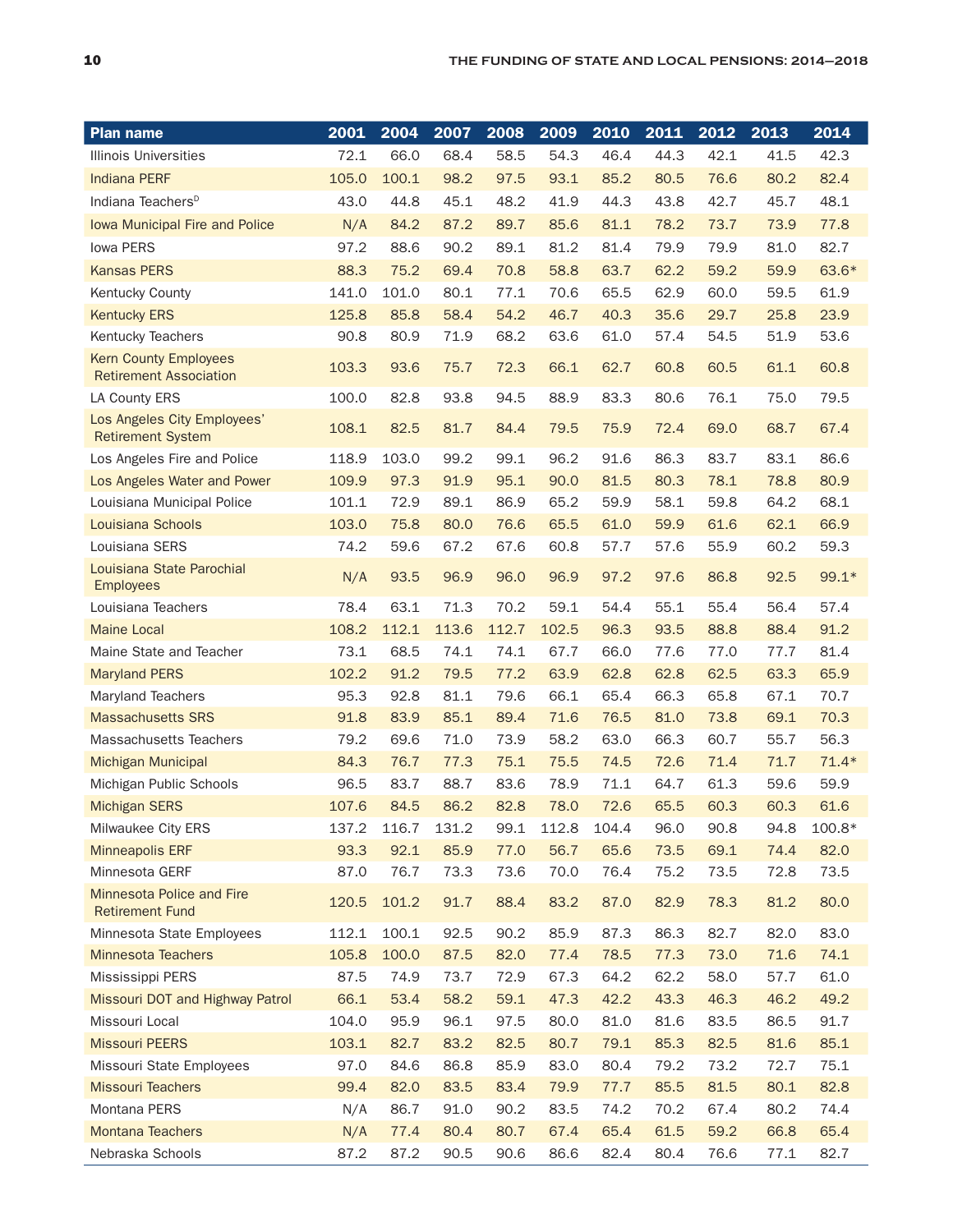| <b>Plan name</b>                                            | 2001  | 2004  | 2007  | 2008                          | 2009  | 2010  | 2011  | 2012 | 2013  | 2014    |
|-------------------------------------------------------------|-------|-------|-------|-------------------------------|-------|-------|-------|------|-------|---------|
| Nevada Police Officer and Firefighter                       | 78.9  | 71.7  | 71.1  | 70.8                          | 68.9  | 67.8  | 68.4  | 70.1 | 71.1  | 74.9*   |
| Nevada Regular Employees                                    | 85.5  | 80.5  | 78.8  | 77.7                          | 73.4  | 71.2  | 70.6  | 71.2 | 68.9  | $71.2*$ |
| New Hampshire Retirement System <sup>E</sup>                | 85.0  | 71.1  | 67.0  | 67.8                          | 58.3  | 58.5  | 57.4  | 56.1 | 56.7  | 60.7    |
| <b>New Jersey PERS</b>                                      | 117.1 | 91.3  | 76.0  | 73.1                          | 64.9  | 69.5  | 66.8  | 63.6 | 62.1  | 60.9    |
| New Jersey Police & Fire                                    | 100.8 | 84.0  | 77.6  | 74.3                          | 70.8  | 77.1  | 75.0  | 74.3 | 73.1  | 72.6    |
| <b>New Jersey Teachers</b>                                  | 108.0 | 85.6  | 74.7  | 70.8                          | 63.8  | 67.1  | 62.8  | 59.5 | 57.1  | 54.0    |
| New Mexico Educational                                      | 91.9  | 75.4  | 70.5  | 71.5                          | 67.5  | 65.7  | 63.0  | 60.7 | 60.1  | 63.1    |
| <b>New Mexico PERA</b>                                      | 105.4 | 93.1  | 92.8  | 93.3                          | 84.2  | 78.5  | 70.5  | 65.3 | 72.9  | 75.8    |
| New York City ERS                                           | 117.4 | 94.5  | 79.0  | 79.7                          | 78.6  | 64.2  | 65.0  | 66.3 | 68.4  | 70.6*   |
| New York City Fire                                          | 84.7  | 63.9  | 55.1  | 56.4                          | 56.8  | 48.2  | 50.3  | 52.3 | 54.3  | 56.6*   |
| New York City Police                                        | 104.5 | 80.1  | 68.9  | 70.8                          | 71.3  | 60.1  | 61.1  | 63.7 | 66.8  | 70.5*   |
| <b>New York City Teachers</b>                               | 98.0  | 81.1  | 69.6  | 65.2                          | 64.1  | 58.9  | 58.2  | 57.6 | 57.7  | 60.3*   |
| New York State Teachers                                     | 125.0 | 99.2  | 104.2 | 106.6                         | 103.2 | 100.3 | 96.7  | 89.8 | 87.5  | 89.6*   |
| North Carolina Local Government <sup>F</sup>                | 99.3  | 99.3  | 99.5  | 99.5                          | 99.6  | 99.5  | 99.6  | 99.8 | 99.8  | 99.8    |
| North Carolina Teachers and<br>State Employees <sup>F</sup> | 112.8 | 108.1 | 106.1 | 104.7                         | 99.3  | 95.9  | 95.4  | 94.0 | 94.2  | 94.8    |
| <b>North Dakota PERS</b>                                    | 110.6 | 94.0  | 93.3  | 92.6                          | 85.1  | 73.4  | 70.5  | 65.1 | 62.0  | 64.5    |
| North Dakota Teachers                                       | 96.4  | 80.3  | 79.2  | 81.9                          | 77.7  | 69.8  | 66.3  | 60.9 | 58.8  | 61.8    |
| NY State & Local ERS                                        | 120.1 | 100.5 | 105.8 | 107.3                         | 101.0 | 93.9  | 90.2  | 87.2 | 88.5  | 94.2*   |
| NY State & Local Police & Fire                              | 132.6 | 104.1 | 106.5 | 108.0                         | 103.8 | 96.7  | 91.9  | 87.9 | 89.5  | $95.1*$ |
| <b>Ohio PERS</b>                                            | 102.6 | 87.6  | 96.3  | 75.3                          | 75.3  | 79.1  | 77.4  | 80.9 | 82.4  | 83.8*   |
| Ohio Police & Fire                                          | 92.7  | 80.9  | 81.7  | 65.1                          | 72.8  | 69.4  | 63.1  | 64.2 | 66.7  | 66.2*   |
| <b>Ohio School Employees</b>                                | 95.0  | 78.1  | 80.8  | 82.0                          | 68.4  | 72.6  | 65.2  | 62.8 | 65.3  | 68.1    |
| Ohio Teachers                                               | 91.2  | 74.8  | 82.2  | 79.1                          | 60.0  | 59.1  | 58.8  | 56.0 | 66.3  | 69.3    |
| Oklahoma PERS                                               | 82.6  | 76.1  | 72.6  | 73.0                          | 66.8  | 66.0  | 80.7  | 80.2 | 81.6  | 88.6    |
| Oklahoma Police Pension and<br><b>Retirement System</b>     | 91.4  | 81.1  | 79.9  | 82.2                          | 76.2  | 74.9  | 93.0  | 90.2 | 89.3  | 94.6    |
| <b>Oklahoma Teachers</b>                                    | 51.4  | 47.3  | 52.6  | 50.5                          | 49.8  | 47.9  | 56.7  | 54.8 | 57.2  | 63.2    |
| Orange County ERS                                           | 94.7  | 70.9  | 74.1  | 71.3                          | 68.8  | 69.8  | 67.0  | 62.5 | 66.0  | 69.2*   |
| <b>Oregon PERS</b>                                          | 97.6  | 97.0  | 110.5 | 112.2                         | 80.2  | 85.8  | 86.9  | 82.0 | 90.7  | 95.9    |
| Pennsylvania Municipal<br>Retirement System                 | N/A   |       |       | 105.6 105.9 106.1 103.8 102.4 |       |       | 103.8 | 99.1 | 98.4  | 99.3*   |
| Pennsylvania School Employees                               | 114.4 | 91.2  | 85.8  | 86.0                          | 79.2  | 75.1  | 69.1  | 66.3 | 63.8  | 62.0    |
| Pennsylvania State ERS                                      | 116.3 | 96.1  | 97.1  | 89.0                          | 84.4  | 75.2  | 65.3  | 58.8 | 59.2  | $61.3*$ |
| Philadelphia Municipal Retirement<br>System                 | 77.5  | 59.8  | 53.9  | 55.0                          | 45.0  | 45.4  | 47.3  | 45.8 | 47.4  | 45.8    |
| Phoenix ERS                                                 | 102.5 | 84.2  | 83.9  | 79.1                          | 75.3  | 69.3  | 66.6  | 62.2 | 64.2  | 58.7    |
| <b>Rhode Island ERS</b>                                     | 77.6  | 59.4  | 56.2  | 61.5                          | 58.5  | 48.4  | 58.8  | 57.8 | 57.3  | 58.7    |
| Rhode Island Municipal                                      | 118.1 | 93.2  | 90.3  | 92.8                          | 88.3  | 73.6  | 84.3  | 82.5 | 82.1  | 84.1    |
| <b>Sacramento County ERS</b>                                | 107.7 | 93.3  | 93.4  | 93.2                          | 86.0  | 87.7  | 87.0  | 83.3 | 82.8  | 85.2    |
| San Diego City ERS                                          | 89.9  | 65.8  | 78.8  | 78.1                          | 66.5  | 67.1  | 68.5  | 68.6 | 70.4  | 74.2    |
| San Diego County                                            | 106.8 | 81.1  | 89.7  | 94.4                          | 91.5  | 84.3  | 81.5  | 78.7 | 79.0  | 80.9    |
| San Francisco City & County                                 | 129.0 | 103.8 | 110.2 | 103.8                         | 97.0  | 91.1  | 87.7  | 82.6 | 80.6  | 85.3    |
| South Carolina Police <sup>G</sup>                          | 94.6  | 87.7  | 84.7  | 77.9                          | 76.3  | 74.5  | 72.8  | 71.1 | 69.2  | 69.5 ** |
| South Carolina RSG                                          | 87.4  | 80.3  | 69.7  | 69.3                          | 67.8  | 65.5  | 67.4  | 64.7 | 62.5  | 62.7 ** |
| South Dakota RS                                             | 96.4  | 97.7  | 97.1  | 97.2                          | 91.8  | 96.3  | 96.4  | 92.6 | 100.0 | 100.0   |
| St. Louis School Employees <sup>H</sup>                     | 80.5  | 86.3  | 87.6  | 87.6                          | 88.4  | 88.6  | 84.9  | 84.3 | 84.4  | N/A     |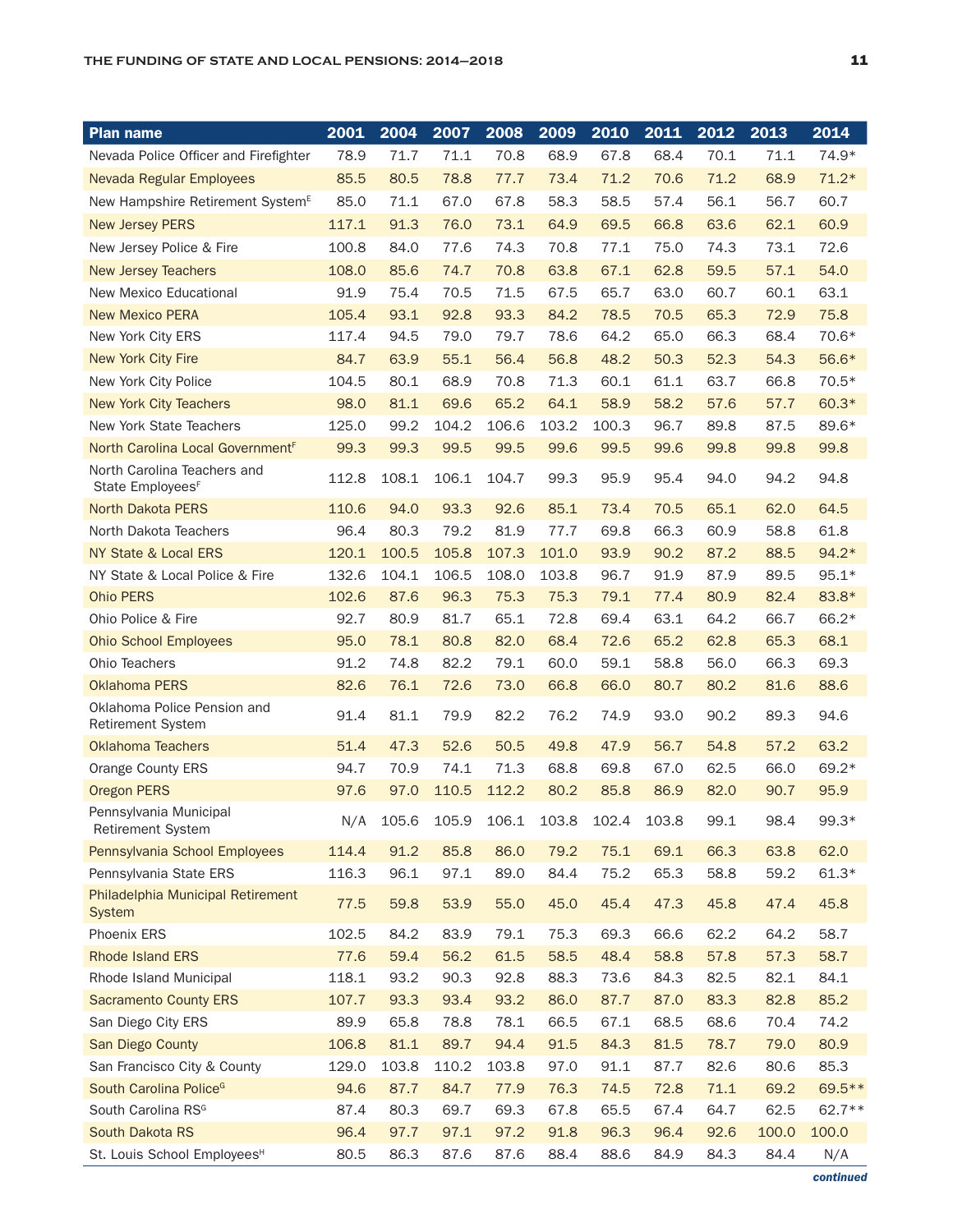| <b>Plan name</b>                               | 2001  | 2004  | 2007  | 2008  | 2009  | 2010  | 2011  | 2012  | 2013  | 2014     |
|------------------------------------------------|-------|-------|-------|-------|-------|-------|-------|-------|-------|----------|
| St. Paul Teachers                              | 81.9  | 71.8  | 73.0  | 75.1  | 72.2  | 68.0  | 70.0  | 62.0  | 60.4  | 61.8     |
| <b>Texas County &amp; District</b>             | 89.3  | 91.0  | 94.3  | 88.6  | 89.8  | 89.4  | 88.8  | 88.2  | 89.4  | $95.3*$  |
| <b>Texas ERS</b>                               | 104.9 | 97.3  | 95.6  | 92.6  | 89.8  | 85.4  | 84.5  | 82.6  | 79.6  | 77.2     |
| <b>Texas LECOS</b>                             | 131.6 | 109.3 | 98.0  | 92.0  | 89.7  | 86.3  | 86.4  | 82.0  | 73.3  | 73.2     |
| <b>Texas Municipal</b>                         | 85.0  | 82.8  | 73.7  | 74.4  | 75.8  | 82.9  | 85.1  | 87.2  | 84.1  | 85.8     |
| <b>Texas Teachers</b>                          | 102.5 | 91.8  | 89.2  | 90.5  | 83.1  | 82.9  | 82.7  | 81.9  | 80.8  | 80.2     |
| <b>TN Political Subdivisions</b>               | 90.4  | N/A   | 89.5  | N/A   | 86.3  | N/A   | 89.1  | N/A   | 95.0  | $94.5*$  |
| <b>TN State and Teachers</b>                   | 99.6  | N/A   | 96.2  | N/A   | 90.6  | N/A   | 92.1  | N/A   | 93.3  | $92.9*$  |
| University of California                       | 147.7 | 117.9 | 104.8 | 103.0 | 94.8  | 86.7  | 82.5  | 78.7  | 75.9  | 80.0     |
| <b>Utah Noncontributory</b>                    | 102.8 | 92.3  | 95.1  | 86.5  | 85.7  | 83.8  | 80.1  | 77.4  | 82.0  | 83.0*    |
| <b>Utah Public Safety</b>                      | 100.8 | 88.3  | 90.7  | 81.6  | 80.6  | 77.1  | 75.4  | 73.0  | 79.3  | 80.4*    |
| <b>Vermont State Employees</b>                 | 93.0  | 97.6  | 100.8 | 94.1  | 78.9  | 81.2  | 79.6  | 77.7  | 76.7  | 77.9     |
| <b>Vermont Teachers</b>                        | 89.0  | 90.2  | 84.9  | 80.9  | 65.4  | 66.5  | 63.8  | 61.6  | 60.5  | 59.9     |
| Virginia Retirement System                     | 107.3 | 90.3  | 82.3  | 84.0  | 80.2  | 72.4  | 69.9  | 65.8  | 65.9  | 69.6     |
| Washington LEOFF Plan 2                        | 154.4 | 116.9 | 128.8 | 133.5 | 127.9 | 119.0 | 118.7 | 119.0 | 114.6 | $117.4*$ |
| Washington PERS 2/3                            | 179.1 | 134.4 | 119.9 | 118.7 | 116.3 | 112.7 | 111.6 | 111.3 | 102.3 | $103.0*$ |
| <b>Washington School</b><br>Employees Plan 2/3 | 197.0 | 136.9 | 126.1 | 120.8 | 115.7 | 112.5 | 110.2 | 109.9 | 101.9 | 102.8*   |
| Washington Teachers Plan 2/3                   | 197.4 | 152.6 | 130.4 | 125.4 | 118.2 | 115.5 | 113.4 | 114.1 | 104.9 | $107.2*$ |
| West Virginia PERS                             | 84.4  | 80.0  | 97.0  | 84.2  | 79.7  | 74.6  | 78.4  | 77.6  | 79.7  | 83.1     |
| <b>West Virginia Teachers</b>                  | 21.0  | 22.2  | 51.3  | 50.0  | 41.3  | 46.5  | 53.7  | 53.0  | 57.9  | 66.2     |
| Wisconsin Retirement System                    | 96.5  | 99.4  | 99.6  | 99.7  | 99.8  | 99.8  | 99.9  | 99.9  | 99.9  | $104.7*$ |
| <b>Wyoming Public Employees</b>                | 103.2 | 96.0  | 94.0  | 78.6  | 87.5  | 84.6  | 81.9  | 78.6  | 77.6  | 81.0*    |

*Note:* Municipal agency plans such as Michigan Municipal and Illinois Municipal do not have a single funded ratio, as they are made up of individual retirement systems that each maintain their own liabilities and funded ratio. For these types of plans, the funded ratios reported above represent an aggregate of assets and liabilities of the individual systems.

\* Numbers are authors' estimates.

\*\* Received from plan administrator.

A Funded ratios may vary across plans because of the discount rate used to value liabilities. While the median discount rate is 7.75 percent, the rates range from 8.5 percent for Connecticut Teachers and 8.25 percent for Ohio Police and Fire, to 7.0 percent in Virginia, 6.75 percent for Indiana, and 5.5 percent in Pennsylvania Municipal.

<sup>B</sup> If you include the Commonwealth's share of the Boston Retirement System's actuarial liability, the plan was 59.5 percent funded in fiscal year 2014 (without the Commonwealth's share the plan was 70.2 percent funded).

C Through 2008, Illinois TRS funded ratio was based on the market value of assets. Beginning in 2009, the funded ratio was calculated using five-year smoothed actuarial assets.

 $D$  The reported funded ratios of the Indiana TRF are made up of two separately funded accounts: the pre-1996 account and the 1996 account. The pre-1996 account is for employees hired prior to 1996 and is funded under a pay-go schedule. The 1996 account is for employees hired afterwards and is pre-funded. The funded ratio for the pre-funded account is currently 96.1 percent. As expected, the pay-go account has a much lower funded ratio of 32.8 percent.

 $E$  Prior to 2007, the New Hampshire Retirement System used the Open Group Aggregate to calculate its funded ratio. Beginning in 2007, the entry age normal (EAN) was used.

F For North Carolina Local Government and North Carolina Teachers and State Employees, data are as of December 31st of the previous year. For example, the funded ratio reported for 2014 is the funded ratio as of December 31, 2013.

G The 2011 funded ratios for South Carolina Police and RS are calculated based on the plan design features and actuarial methods in place prior to the passing of Act 278.

<sup>H</sup> For St. Louis School Employees, data are as of the Jan. 1 actuarial valuation of the following calendar year. For example, the funded ratio reported for 2014 is the funded ratio as of Jan. 1, 2015.

<sup>1</sup> The funded ratios presented represent the "VRS" plan only for the state employees, teachers and political subdivisions. They do not reflect the information in the other plans – SPORS, JRS and VaLORS.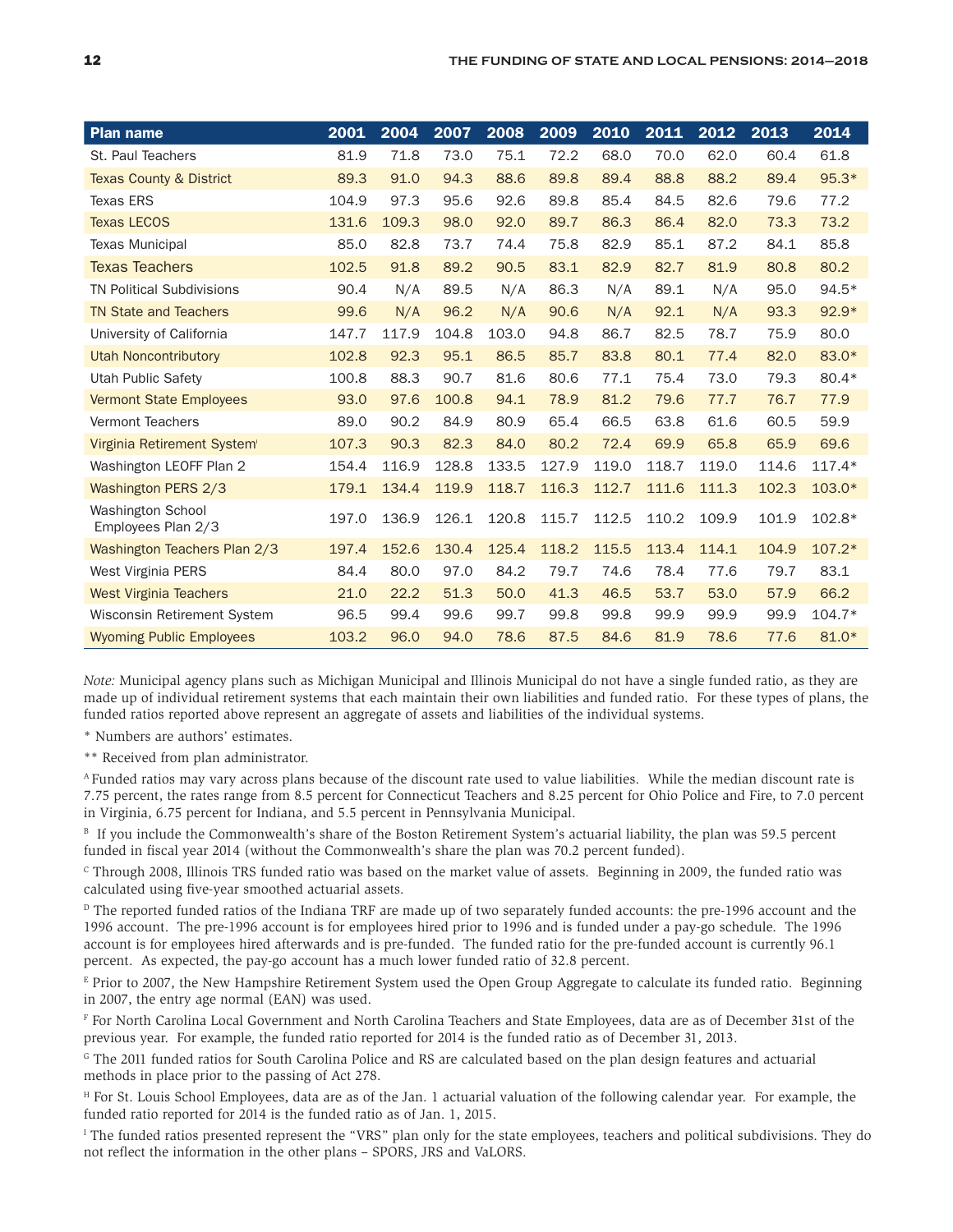

#### **Board Of Directors**

Robert J. O'Neill, Chair Executive Director, ICMA

Joan McCallen, Vice Chair Former President and Chief Executive Officer, ICMA-RC

Eric A. Anderson Vice President, GovHR USA, and retired city manager

Donald J. Borut Former Executive Director, National League of Cities

Gregory J. Dyson Senior Vice President and Chief Operations and Marketing Officer, ICMA-RC

Jeffrey L. Esser Executive Director, Government Finance Officers Association

> The Honorable William D. Euille Mayor, City of Alexandria, Virginia

Peter A. Harkness Founder and Publisher Emeritus, Governing Magazine

Scott D. Pattison Executive Director, National Association of State Budget Officers

William T. Pound Executive Director, National Conference of State Legislatures

Antoinette A. Samuel Deputy Executive Director, National League of Cities

Raymond C. Scheppach, PhD Professor, University of Virginia Frank Batten School of Leadership and Public Policy;

**SLGE Staff**

Former Executive Director, National Governors Association

Elizabeth K. Kellar President and CEO

Joshua M. Franzel, PhD Vice President, Research

Amber N. Snowden Communications and Project Manager

> Bonnie J. Faulk Operations Manager